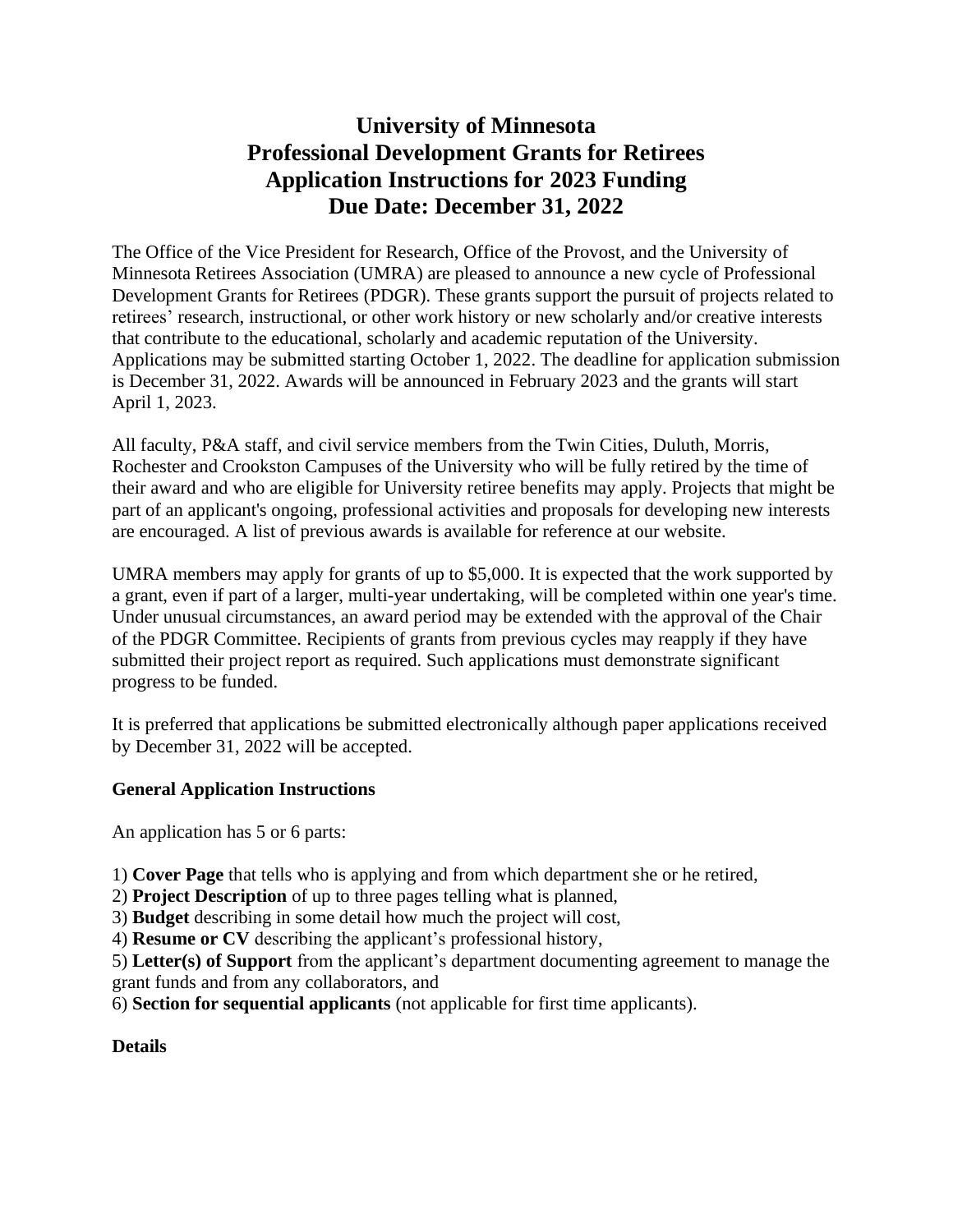1) Cover Page heading "Application for a Professional Development Grant for Retirees" and listing:

a) Title of the project,

b) Applicant's name and University position at retirement,

c) Department and college or unit,

d) Date of retirement,

e) Date of submission,

f) Addresses: US mail and e-mail for applicant and e-mail for chairperson to be notified if application is funded,

g) Abstract of no more than 200 words, and

h) Total funds requested (per budget, see below).

2) Project description of three pages maximum including:

a) The work to be undertaken; if the project includes human subjects or animals, approval by the appropriate University committee (IRB or IACUC) will be required before funds are disbursed,

b) The expected outcome and significance of the project,

c) The resources and methods to be employed,

d) The project time line,

e) The relationship of the project to the applicant's professional activities before and/or after retirement, and

f) Publication and presentation plans.

3) Budget: one to two pages detailing and justifying expenditures to be covered by the grant and listing any other sources of project support whether from personal resources or other funding agencies (show total funds requested on cover page). Applicants should justify the budget. Awards will not exceed \$5,000. The review committee may award smaller amounts than requested if deemed appropriate.

Eligible expenses include, but are not limited to, travel and per diem costs related to conference attendance and research trips; stipends for undergraduate and/or graduate research assistants (see below); purchase of books, computers, and software; photocopying; postage; and other relevant costs of scholarship.

Ineligible expenses include salary for the applicant and overhead charges by the department/unit/college.

4) Resume or CV of applicant that is no more than two pages.

#### 5) Letter(s) of support:

a) from the applicant's home department or unit (chair/head/director or financial officer) agreeing to receive and dispense the grant funds, and b) from any key collaborator.

6) Special section for sequential applicants (awardees in the last cycle):

a) describing the relationship of current application to previously funded project, and